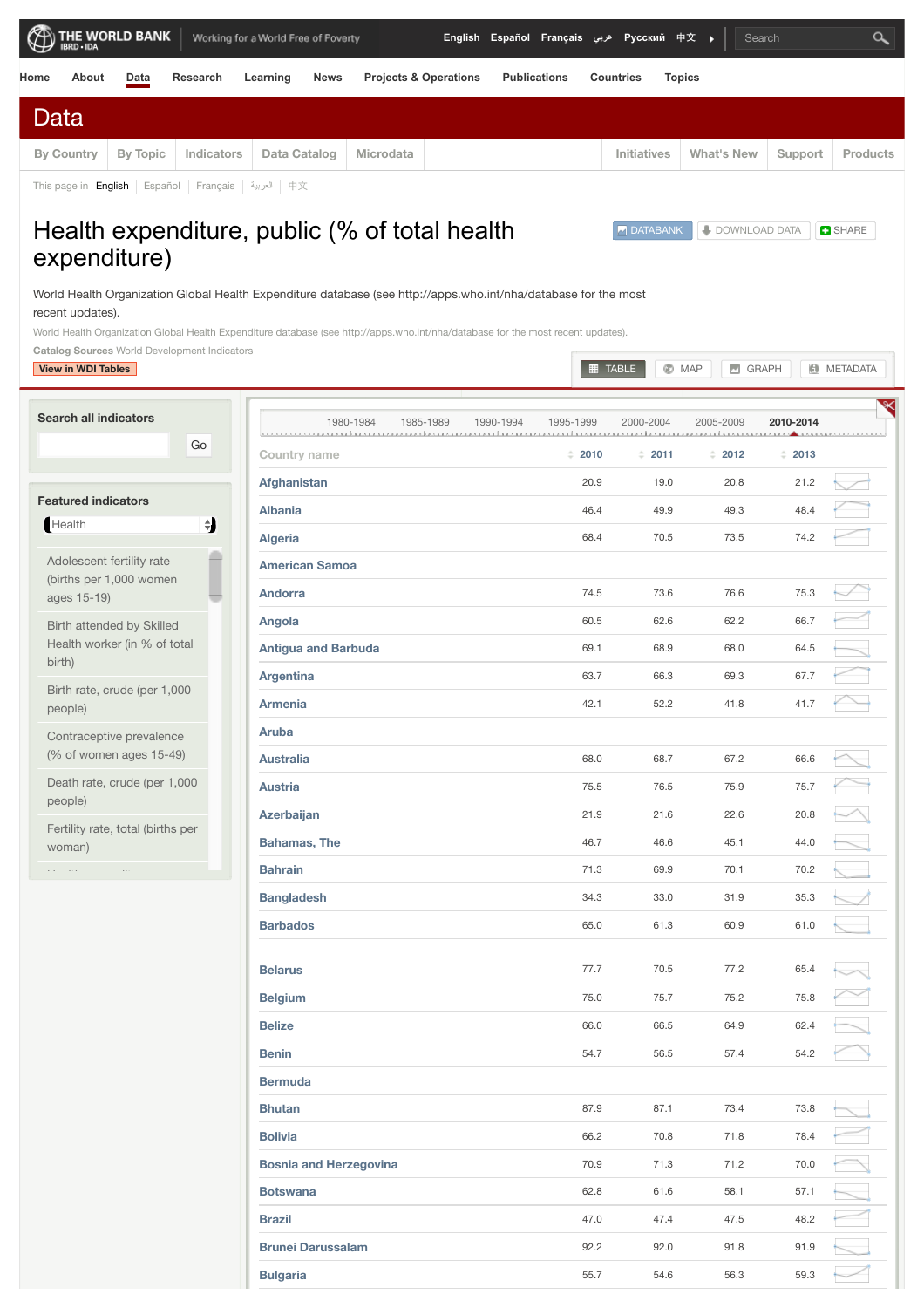| <b>Burkina Faso</b>             | 55.4 | 56.3 | 58.5 | 58.5 |  |
|---------------------------------|------|------|------|------|--|
| <b>Burundi</b>                  | 62.3 | 63.0 | 60.1 | 54.7 |  |
| <b>Cabo Verde</b>               | 71.1 | 72.6 | 72.4 | 73.7 |  |
| <b>Cambodia</b>                 | 22.5 | 22.6 | 19.7 | 20.5 |  |
| <b>Cameroon</b>                 | 30.1 | 34.7 | 32.4 | 34.7 |  |
| Canada                          | 70.8 | 70.6 | 70.1 | 69.8 |  |
| <b>Cayman Islands</b>           |      |      |      |      |  |
| <b>Central African Republic</b> | 52.0 | 50.7 | 51.1 | 50.3 |  |
| <b>Chad</b>                     | 35.5 | 43.8 | 38.1 | 36.9 |  |
| <b>Chile</b>                    | 47.0 | 47.3 | 47.7 | 47.4 |  |
| China                           | 54.3 | 55.9 | 56.0 | 55.8 |  |
| Colombia                        | 73.6 | 75.2 | 75.8 | 76.0 |  |
| <b>Comoros</b>                  | 26.0 | 27.2 | 38.8 | 32.7 |  |
| Congo, Dem. Rep.                | 45.5 | 50.8 | 51.5 | 53.1 |  |
| Congo, Rep.                     | 60.5 | 70.9 | 79.2 | 77.5 |  |
| <b>Costa Rica</b>               | 73.4 | 74.6 | 74.7 | 75.0 |  |
| <b>Cote d'Ivoire</b>            | 26.5 | 25.7 | 30.4 | 33.1 |  |
| <b>Croatia</b>                  | 85.7 | 78.6 | 80.1 | 80.0 |  |
| Cuba                            | 95.2 | 95.0 | 94.2 | 93.0 |  |
| <b>Curacao</b>                  |      |      |      |      |  |
| <b>Cyprus</b>                   | 47.6 | 46.8 | 46.5 | 46.3 |  |
| <b>Czech Republic</b>           | 83.8 | 84.2 | 84.0 | 83.3 |  |
| <b>Denmark</b>                  | 85.1 | 85.3 | 85.8 | 85.4 |  |
| <b>Djibouti</b>                 | 57.9 | 57.4 | 59.7 | 60.0 |  |
| <b>Dominica</b>                 | 70.6 |      |      |      |  |
|                                 |      | 70.8 | 70.2 | 70.6 |  |
| <b>Dominican Republic</b>       | 41.8 | 44.3 | 50.9 | 52.2 |  |
| <b>Ecuador</b>                  | 40.8 | 43.0 | 44.8 | 52.3 |  |
| Egypt, Arab Rep.                | 39.4 | 40.7 | 39.0 | 40.7 |  |
| <b>El Salvador</b>              | 62.1 | 63.6 | 62.8 | 66.7 |  |
| <b>Equatorial Guinea</b>        | 79.6 | 78.9 | 80.3 | 77.8 |  |
| <b>Eritrea</b>                  | 44.0 | 46.0 | 46.5 | 45.4 |  |
| Estonia                         | 78.9 | 79.3 | 78.7 | 77.9 |  |
| <b>Ethiopia</b>                 | 55.9 | 62.8 | 60.6 | 61.0 |  |
| <b>Faeroe Islands</b>           |      |      |      |      |  |
| Fiji                            | 70.1 | 66.0 | 66.2 | 67.4 |  |
| <b>Finland</b>                  | 74.2 | 74.6 | 75.0 | 75.3 |  |
| <b>France</b>                   | 77.5 | 77.3 | 77.4 | 77.5 |  |
| <b>French Polynesia</b>         |      |      |      |      |  |
| Gabon                           | 46.8 | 52.3 | 52.8 | 54.4 |  |
| Gambia, The                     | 59.7 | 59.8 | 60.0 | 60.1 |  |
| Georgia                         | 22.8 | 18.1 | 18.0 | 21.5 |  |
| Germany                         | 76.7 | 76.5 | 76.7 | 76.8 |  |
| Ghana                           | 71.8 | 74.4 | 68.3 | 60.6 |  |
| <b>Greece</b>                   | 66.7 | 67.4 | 67.1 | 69.5 |  |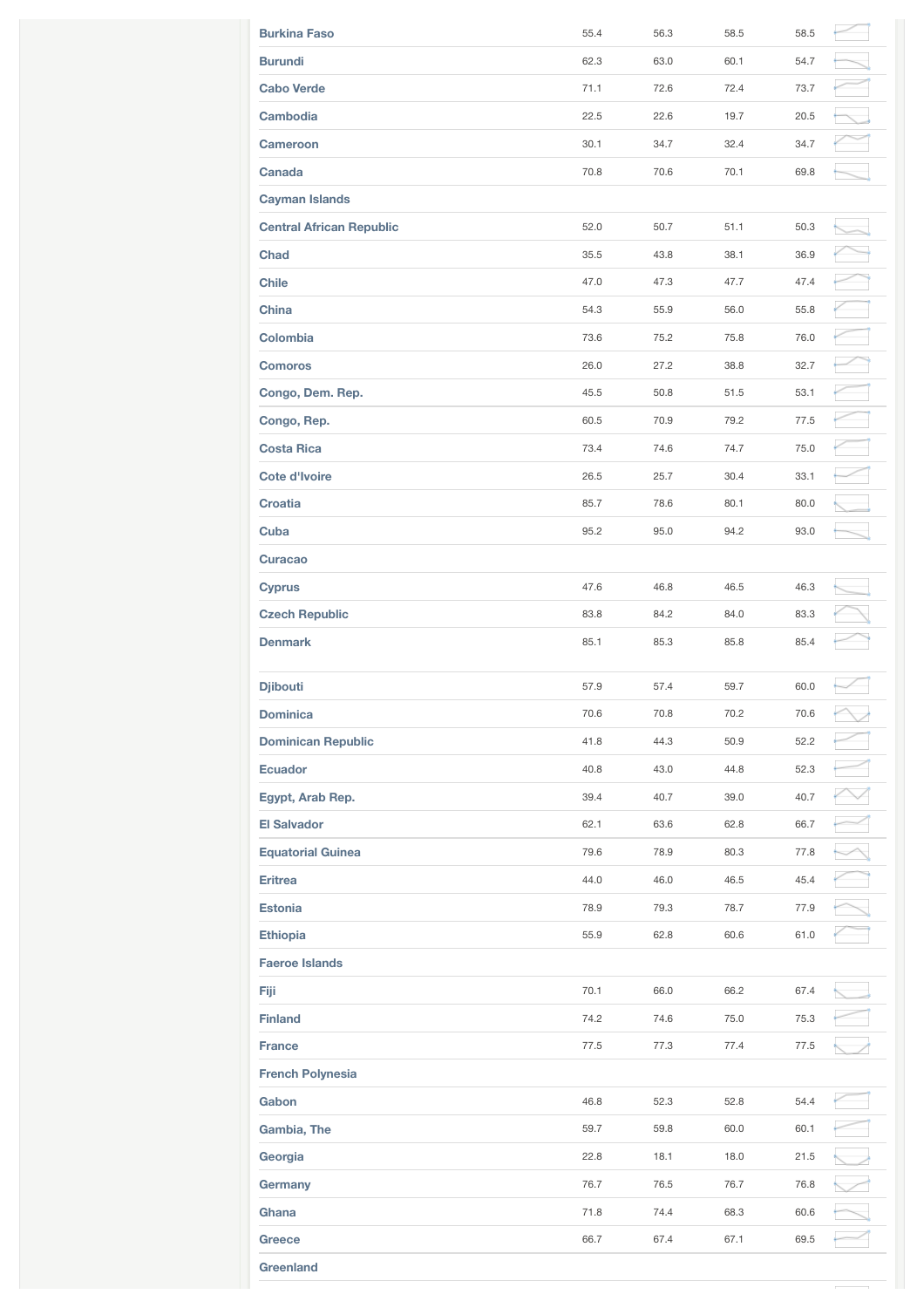| Grenada                | 48.5 | 48.9 | 47.2 | 47.3 |  |
|------------------------|------|------|------|------|--|
| Guam                   |      |      |      |      |  |
| Guatemala              | 38.5 | 35.3 | 34.9 | 37.8 |  |
| Guinea                 | 44.2 | 34.6 | 39.2 | 35.8 |  |
| Guinea-Bissau          | 32.0 | 26.2 | 24.6 | 20.3 |  |
| Guyana                 | 67.3 | 67.3 | 66.1 | 66.2 |  |
| Haiti                  | 27.5 | 22.7 | 9.2  | 7.4  |  |
| <b>Honduras</b>        | 49.9 | 44.7 | 44.4 | 49.1 |  |
| Hong Kong SAR, China   |      |      |      |      |  |
| <b>Hungary</b>         | 64.8 | 63.8 | 62.6 | 63.6 |  |
| Iceland                | 80.4 | 80.4 | 80.5 | 80.5 |  |
| India                  | 30.2 | 29.8 | 30.5 | 32.2 |  |
|                        |      |      |      |      |  |
| <b>Indonesia</b>       | 37.7 | 37.9 | 39.6 | 39.0 |  |
| Iran, Islamic Rep.     | 39.1 | 43.1 | 40.4 | 40.8 |  |
| <b>Iraq</b>            | 73.9 | 75.1 | 60.5 | 63.5 |  |
| <b>Ireland</b>         | 69.6 | 67.8 | 67.6 | 67.7 |  |
| <b>Isle of Man</b>     |      |      |      |      |  |
| <b>Israel</b>          | 61.8 | 60.8 | 59.8 | 59.1 |  |
| <b>Italy</b>           | 78.9 | 77.1 | 77.3 | 78.0 |  |
| Jamaica                | 56.3 | 53.6 | 57.8 | 57.2 |  |
| Japan                  | 82.1 | 82.6 | 82.1 | 82.1 |  |
| <b>Jordan</b>          | 67.6 | 64.8 | 68.7 | 66.0 |  |
| <b>Kazakhstan</b>      | 57.2 | 56.0 | 55.8 | 53.1 |  |
| Kenya                  | 40.2 | 39.4 | 40.9 | 41.7 |  |
| <b>Kiribati</b>        | 82.7 | 82.0 | 81.7 | 82.5 |  |
| Korea, Dem. Rep.       |      |      |      |      |  |
| Korea, Rep.            | 56.6 | 55.5 | 54.5 | 53.4 |  |
| <b>Kuwait</b>          | 80.7 | 82.4 | 82.8 | 82.6 |  |
| <b>Kyrgyz Republic</b> | 55.7 | 59.9 | 60.2 | 59.0 |  |
| <b>Lao PDR</b>         | 40.7 | 37.1 | 31.8 | 49.3 |  |
| Latvia                 | 60.1 | 63.5 | 60.6 | 61.9 |  |
| Lebanon                | 38.1 | 38.5 | 46.3 | 50.7 |  |
| Lesotho                | 74.5 | 77.5 | 78.6 | 79.1 |  |
| Liberia                | 23.8 | 41.4 | 34.5 | 35.9 |  |
| Libya                  | 70.0 | 63.3 | 70.3 | 70.3 |  |
| Liechtenstein          |      |      |      |      |  |
| Lithuania              | 70.8 | 69.2 | 65.3 | 66.6 |  |
| Luxembourg             | 85.9 | 85.3 | 83.5 | 83.7 |  |
| Macao SAR, China       |      |      |      |      |  |
| Macedonia, FYR         | 63.2 | 64.4 | 65.3 | 68.9 |  |
| Madagascar             | 54.7 | 54.9 | 50.7 | 62.6 |  |
| <b>Malawi</b>          | 60.3 | 55.5 | 56.1 | 50.0 |  |
| <b>Malaysia</b>        | 57.3 | 54.9 | 55.2 | 54.8 |  |
| <b>Maldives</b>        | 63.6 | 44.4 | 57.1 | 57.6 |  |
| Mali                   | 41.1 | 44.2 | 38.8 | 39.7 |  |
|                        |      |      |      |      |  |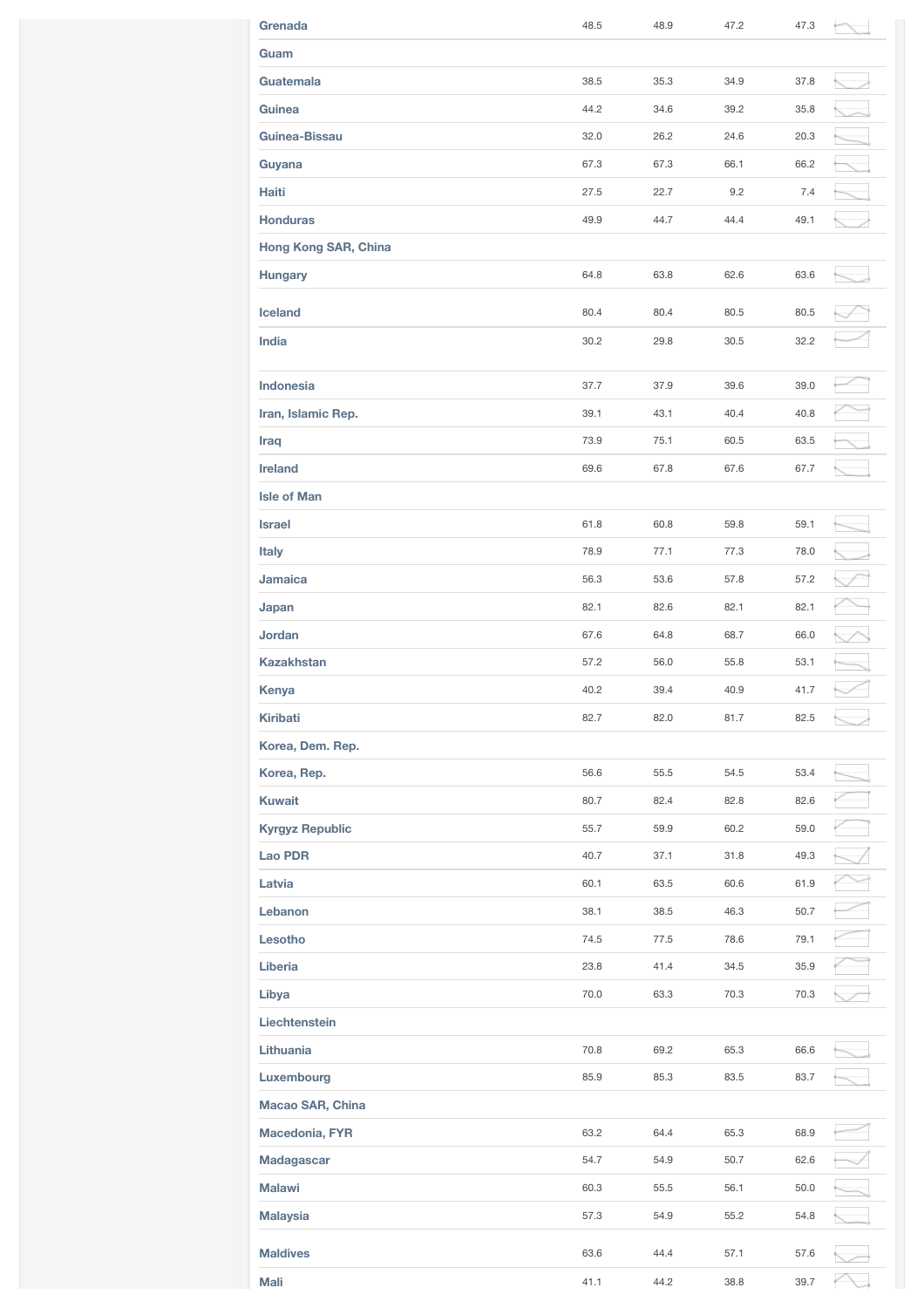| <b>Malta</b>                    | 64.1 | 69.7 | 65.4 | 66.1 |  |
|---------------------------------|------|------|------|------|--|
| <b>Marshall Islands</b>         | 83.0 | 83.0 | 82.6 | 83.6 |  |
| <b>Mauritania</b>               | 46.0 | 46.7 | 47.0 | 49.0 |  |
| <b>Mauritius</b>                | 48.3 | 49.0 | 48.2 | 49.1 |  |
| <b>Mexico</b>                   | 49.0 | 50.3 | 51.8 | 51.7 |  |
| Micronesia, Fed. Sts.           | 91.1 | 91.1 | 90.4 | 90.3 |  |
| <b>Moldova</b>                  | 45.8 | 45.5 | 45.6 | 46.0 |  |
| <b>Monaco</b>                   | 88.5 | 88.3 | 88.5 | 88.2 |  |
| <b>Mongolia</b>                 | 62.2 | 63.3 | 62.8 | 60.2 |  |
| Montenegro                      | 60.5 | 60.5 | 61.7 | 57.3 |  |
| <b>Morocco</b>                  | 35.3 | 34.9 | 35.5 | 33.9 |  |
| <b>Mozambique</b>               | 55.1 | 42.6 | 49.4 | 46.4 |  |
| <b>Myanmar</b>                  | 15.6 | 15.9 | 23.9 | 27.2 |  |
| <b>Namibia</b>                  | 58.4 | 61.8 | 61.9 | 60.4 |  |
| <b>Nepal</b>                    | 41.6 | 45.3 | 39.5 | 43.3 |  |
| <b>Netherlands</b>              | 79.4 | 79.5 | 79.6 | 79.8 |  |
| <b>New Caledonia</b>            |      |      |      |      |  |
| <b>New Zealand</b>              | 83.2 | 82.7 | 82.9 | 83.0 |  |
| Nicaragua                       | 57.3 | 54.3 | 54.3 | 53.7 |  |
| <b>Niger</b>                    | 34.4 | 36.6 | 33.1 | 36.7 |  |
| <b>Nigeria</b>                  | 26.1 | 31.1 | 33.2 | 27.6 |  |
| <b>Northern Mariana Islands</b> |      |      |      |      |  |
| <b>Norway</b>                   | 84.7 | 84.8 | 85.0 | 85.5 |  |
| Oman                            | 82.1 | 81.7 | 80.5 | 80.0 |  |
| <b>Pakistan</b>                 | 31.6 | 30.6 | 36.9 | 36.8 |  |
| Palau                           | 76.0 | 74.8 | 77.2 | 77.0 |  |
| Panama                          | 70.2 | 67.9 | 68.6 | 68.4 |  |
| <b>Papua New Guinea</b>         | 71.3 | 72.9 | 80.2 | 80.4 |  |
| Paraguay                        | 34.7 | 38.9 | 42.6 | 38.5 |  |
| Peru                            | 56.1 | 55.0 | 58.7 | 58.7 |  |
| <b>Philippines</b>              | 37.2 | 30.5 | 30.4 | 31.6 |  |
| <b>Poland</b>                   | 71.2 | 70.3 | 69.2 | 69.6 |  |
| Portugal                        | 68.7 | 66.5 | 64.0 | 64.7 |  |
| <b>Puerto Rico</b>              |      |      |      |      |  |
| Qatar                           | 77.5 | 78.6 | 83.6 | 83.8 |  |
| Romania                         | 80.3 | 79.2 | 80.3 | 79.7 |  |
| <b>Russian Federation</b>       | 53.3 | 53.6 | 51.1 | 48.1 |  |
| <b>Rwanda</b>                   | 55.5 | 57.7 | 58.8 | 58.8 |  |
| <b>Samoa</b>                    | 87.4 | 88.0 | 88.2 | 89.5 |  |
| <b>San Marino</b>               | 84.9 | 85.8 | 87.2 | 87.8 |  |
| <b>Sao Tome and Principe</b>    | 35.9 | 34.2 | 31.7 | 28.8 |  |
| Saudi Arabia                    | 65.5 | 70.7 | 72.0 | 64.2 |  |
| <b>Senegal</b>                  | 51.3 | 51.6 | 50.6 | 52.3 |  |
| <b>Serbia</b>                   | 61.9 | 62.1 | 61.2 | 60.5 |  |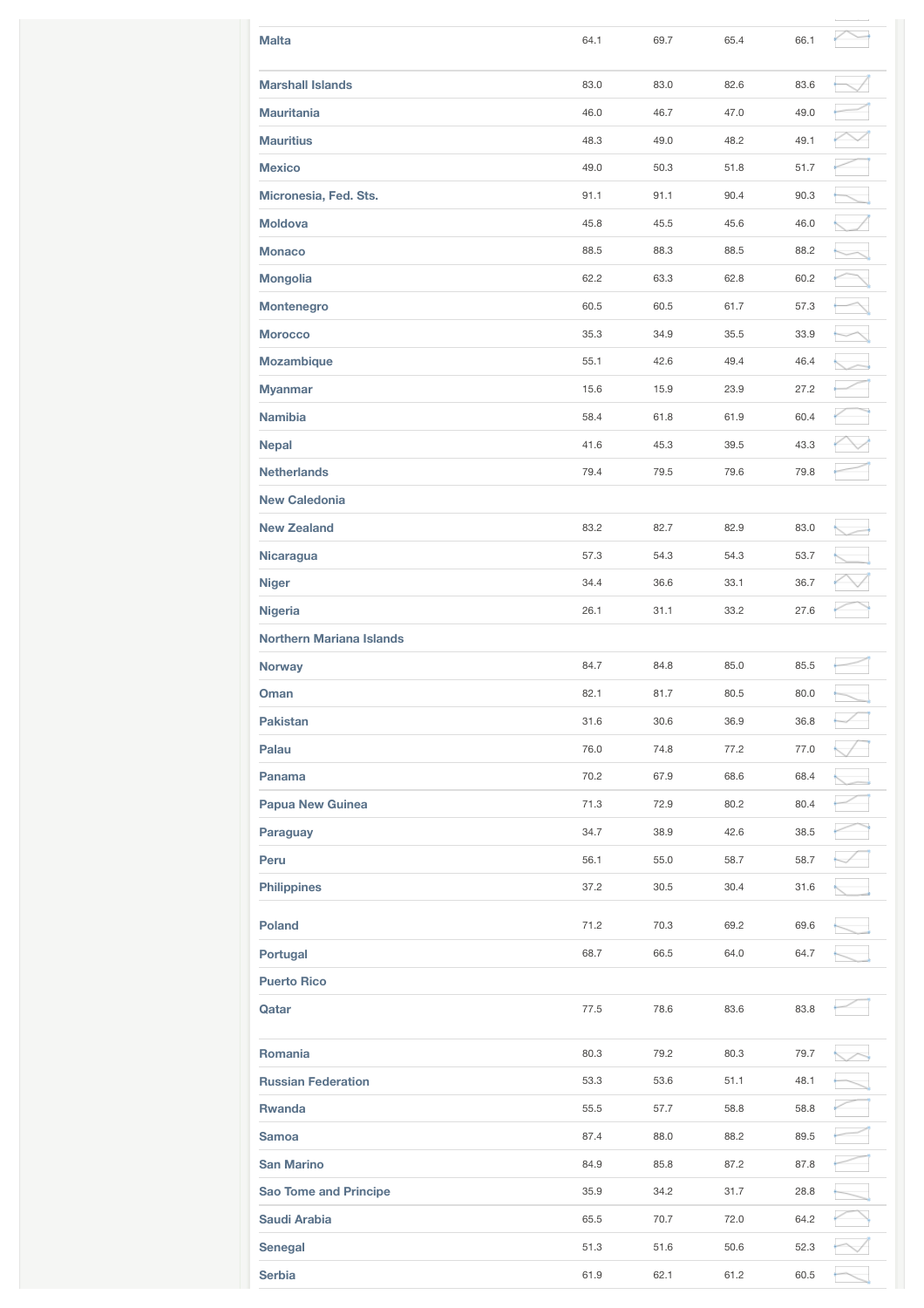| <b>Seychelles</b>                     | 89.3 | 94.6 | 93.0 | 92.0 |  |
|---------------------------------------|------|------|------|------|--|
| <b>Sierra Leone</b>                   | 22.5 | 22.8 | 17.9 | 14.3 |  |
| <b>Singapore</b>                      | 34.8 | 34.3 | 35.9 | 39.8 |  |
| <b>Sint Maarten (Dutch part)</b>      |      |      |      |      |  |
| <b>Slovak Republic</b>                | 68.1 | 70.9 | 69.7 | 70.0 |  |
| <b>Slovenia</b>                       | 74.2 | 73.5 | 71.5 | 71.6 |  |
| <b>Solomon Islands</b>                | 94.4 | 95.0 | 94.4 | 94.0 |  |
| <b>Somalia</b>                        |      |      |      |      |  |
| <b>South Africa</b>                   | 46.6 | 47.7 | 48.4 | 48.4 |  |
| <b>South Sudan</b>                    | 32.3 | 33.8 | 33.3 | 35.3 |  |
| <b>Spain</b>                          | 74.4 | 73.4 | 71.7 | 70.4 |  |
| <b>Sri Lanka</b>                      | 45.3 | 42.1 | 39.1 | 43.9 |  |
| <b>St. Kitts and Nevis</b>            | 46.0 | 37.9 | 36.3 | 36.1 |  |
| St. Lucia                             | 54.1 | 46.1 | 53.6 | 55.3 |  |
| St. Martin (French part)              |      |      |      |      |  |
| <b>St. Vincent and the Grenadines</b> | 81.9 | 82.0 | 82.1 | 82.7 |  |
| <b>Sudan</b>                          | 32.1 | 31.3 | 22.5 | 21.1 |  |
| <b>Suriname</b>                       | 50.5 | 49.8 | 69.0 | 70.8 |  |
| <b>Swaziland</b>                      | 68.0 | 68.8 | 72.6 | 74.7 |  |
| <b>Sweden</b>                         | 81.5 | 81.7 | 81.3 | 81.5 |  |
| <b>Switzerland</b>                    | 65.2 | 65.4 | 65.8 | 66.0 |  |
| <b>Syrian Arab Republic</b>           | 46.0 | 46.3 | 46.1 | 46.1 |  |
| Taiwan, China                         |      |      |      |      |  |
| <b>Tajikistan</b>                     | 26.4 | 28.6 | 29.4 | 30.6 |  |
| <b>Tanzania</b>                       | 39.2 | 38.5 | 39.0 | 36.3 |  |
| <b>Thailand</b>                       | 74.6 | 77.7 | 79.5 | 80.1 |  |
| <b>Timor-Leste</b>                    | 95.4 | 92.1 | 93.8 | 91.7 |  |
| <b>Togo</b>                           | 48.3 | 46.9 | 50.9 | 52.1 |  |
| Tonga                                 | 80.3 | 79.0 | 80.7 | 81.8 |  |
| <b>Trinidad and Tobago</b>            | 56.4 | 52.6 | 49.4 | 48.0 |  |
| <b>Tunisia</b>                        | 57.1 | 59.4 | 59.0 | 59.3 |  |
| <b>Turkey</b>                         | 78.6 | 79.6 | 76.8 | 77.4 |  |
| <b>Turkmenistan</b>                   | 61.6 | 64.0 | 63.5 | 65.5 |  |
| <b>Turks and Caicos Islands</b>       |      |      |      |      |  |
| <b>Tuvalu</b>                         | 99.9 | 99.9 | 99.9 | 99.9 |  |
| Uganda                                | 48.6 | 45.5 | 43.0 | 44.4 |  |
| <b>Ukraine</b>                        | 56.6 | 55.7 | 55.4 | 54.5 |  |
| <b>United Arab Emirates</b>           | 69.5 | 69.7 | 69.1 | 70.3 |  |
| <b>United Kingdom</b>                 | 84.0 | 83.4 | 84.0 | 83.5 |  |
| <b>United States</b>                  | 47.4 | 47.3 | 47.0 | 47.1 |  |
| <b>Uruguay</b>                        | 61.7 | 61.0 | 64.5 | 70.2 |  |
| <b>Uzbekistan</b>                     | 51.5 | 50.7 | 51.1 | 51.0 |  |
| Vanuatu                               | 89.5 | 87.3 | 86.6 | 87.3 |  |
|                                       |      |      |      |      |  |
| Venezuela, RB                         | 36.7 | 35.2 | 32.4 | 27.1 |  |